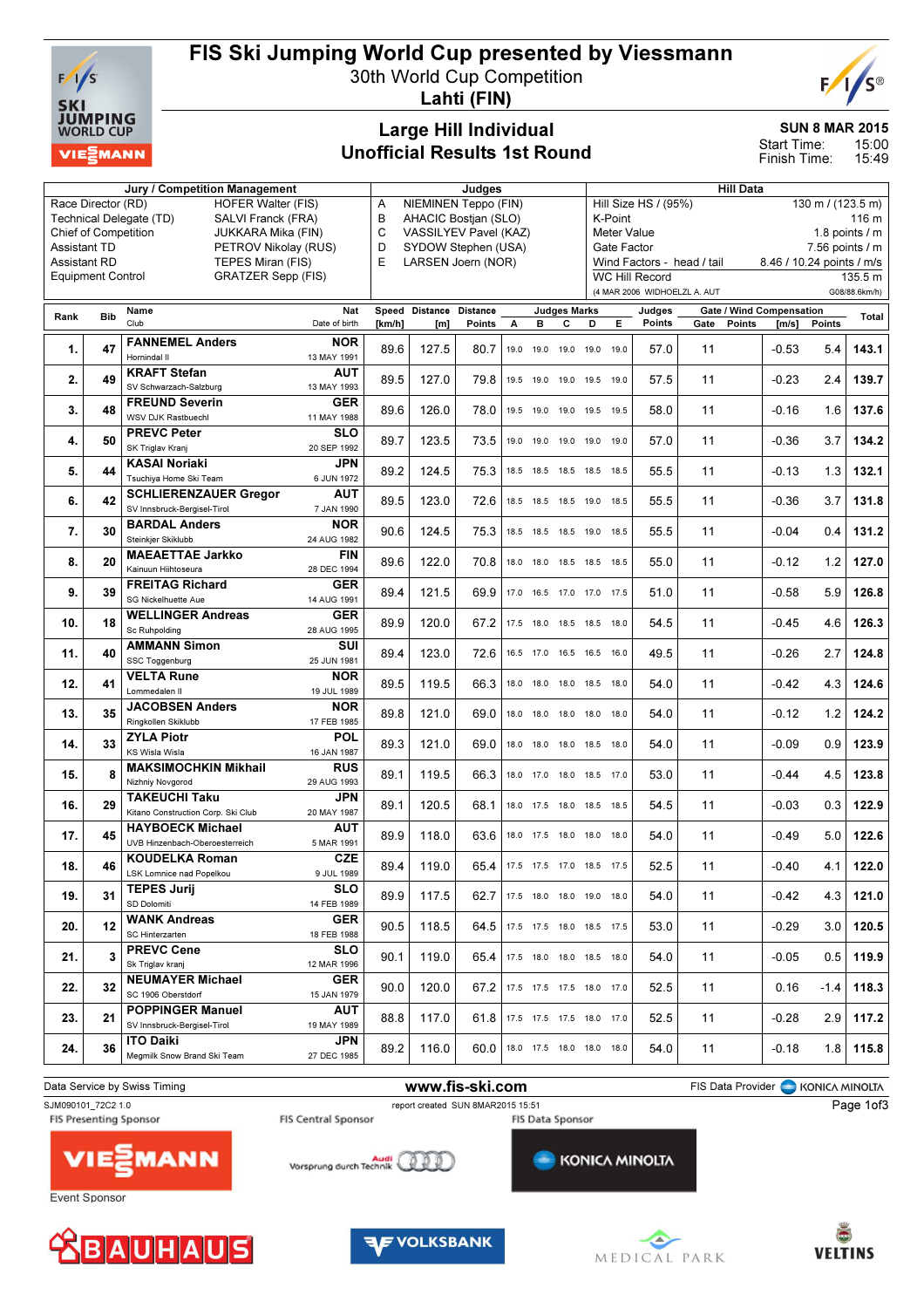

## FIS Ski Jumping World Cup presented by Viessmann

30th World Cup Competition



Lahti (FIN)

#### Large Hill Individual Unofficial Results 1st Round

SUN 8 MAR 2015 15:00 Start Time:

15:49 Finish Time:

| Rank | <b>Bib</b>   | Name                              | Speed Distance<br><b>Judges Marks</b><br>Nat<br><b>Distance</b> |        |       | Judges | Gate / Wind Compensation |                          |   |           | Total |        |      |        |         |        |       |
|------|--------------|-----------------------------------|-----------------------------------------------------------------|--------|-------|--------|--------------------------|--------------------------|---|-----------|-------|--------|------|--------|---------|--------|-------|
|      |              | Club                              | Date of birth                                                   | [km/h] | [m]   | Points | А                        | в                        | C | D         | Е     | Points | Gate | Points | [m/s]   | Points |       |
|      |              | <b>DIETHART Thomas</b>            | AUT                                                             |        |       |        |                          |                          |   |           |       |        |      |        |         |        |       |
| 25.  | 16           | UVB Hinzenbach-Oberoesterreich    | 25 FEB 1992                                                     | 89.8   | 117.0 | 61.8   |                          | 18.0 17.5 18.0           |   | 18.0 17.5 |       | 53.5   | 11   |        | 0.01    | $-0.1$ | 115.2 |
|      |              | <b>ZOGRAFSKI Vladimir</b>         | <b>BUL</b>                                                      |        |       |        |                          |                          |   |           |       |        |      |        |         |        |       |
| 26.  | 6            | <b>NSA</b>                        | 14 JUL 1993                                                     | 89.3   | 115.0 | 58.2   |                          | 17.5 17.5 17.0 18.0 17.0 |   |           |       | 52.0   | 11   |        | $-0.41$ | 4.2    | 114.4 |
|      |              | <b>EISENBICHLER Markus</b>        | <b>GER</b>                                                      |        |       |        |                          |                          |   |           |       |        |      |        |         |        |       |
| 27.  | 37           | <b>TSV Siegsdorf</b>              | 3 APR 1991                                                      | 89.5   | 114.5 | 57.3   |                          | 17.0 17.5 17.5 18.5 18.0 |   |           |       | 53.0   | 11   |        | $-0.29$ | 3.0    | 113.3 |
|      |              | <b>SJOEEN Phillip</b>             | <b>NOR</b>                                                      |        |       |        |                          |                          |   |           |       |        |      |        |         |        |       |
| 28.  | 24           | <b>Bekkelaget Sk</b>              | 24 DEC 1995                                                     | 89.9   | 113.0 | 54.6   |                          | 16.5 17.5 17.5 17.5 17.0 |   |           |       | 52.0   | 11   |        | $-0.59$ | 6.0    | 112.6 |
|      |              | <b>FETTNER Manuel</b>             | <b>AUT</b>                                                      |        |       |        |                          |                          |   |           |       |        |      |        |         |        |       |
| 29.  | 17           | SV Innsbruck-Bergisel-Tirol       | 17 JUN 1985                                                     | 89.0   | 114.0 | 56.4   |                          | 17.0 17.5 17.5 18.0 17.0 |   |           |       | 52.0   | 11   |        | $-0.31$ | 3.2    | 111.6 |
|      |              |                                   | SUI                                                             |        |       |        |                          |                          |   |           |       |        |      |        |         |        |       |
| 30.  | 22           | <b>DESCHWANDEN Gregor</b><br>Horw | 27 FEB 1991                                                     | 89.2   | 113.5 | 55.5   |                          | 17.5 17.0 17.5 17.5 16.5 |   |           |       | 52.0   | 11   |        | $-0.36$ | 3.7    | 111.2 |
|      |              | <b>DAMJAN Jernej</b>              | <b>SLO</b>                                                      |        |       |        |                          |                          |   |           |       |        |      |        |         |        |       |
| 31.  | 38           | SSK Sam Ihan                      | 28 MAY 1983                                                     | 88.8   | 113.0 | 54.6   |                          | 17.5 17.0 17.5 16.5 17.5 |   |           |       | 52.0   | 11   |        | $-0.42$ | 4.3    | 110.9 |
|      |              | <b>KOBAYASHI Junshiro</b>         | <b>JPN</b>                                                      |        |       |        |                          |                          |   |           |       |        |      |        |         |        |       |
| 31.  | 15           | Megmilk Snow Brand Ski Team       | 11 JUN 1991                                                     | 89.3   | 113.0 | 54.6   |                          | 17.5 17.5 17.0 18.0 17.0 |   |           |       | 52.0   | 11   |        | $-0.42$ | 4.3    | 110.9 |
|      |              | JANDA Jakub                       | <b>CZE</b>                                                      |        |       |        |                          |                          |   |           |       |        |      |        |         |        |       |
| 33.  | 10           | Dukla Liberec                     | 27 APR 1978                                                     | 89.2   | 113.5 | 55.5   |                          | 17.0 17.5 17.0 17.5 18.0 |   |           |       | 52.0   | 11   |        | $-0.29$ | 3.0    | 110.5 |
|      |              | <b>DEZMAN Neic</b>                | <b>SLO</b>                                                      |        |       |        |                          |                          |   |           |       |        |      |        |         |        |       |
| 34.  | 26           | SK Triglav Kranj                  | 7 DEC 1992                                                      | 89.9   | 112.5 | 53.7   |                          | 16.5 17.0 17.0 18.0 17.5 |   |           |       | 51.5   | 11   |        | $-0.45$ | 4.6    | 109.8 |
|      |              | <b>AHONEN Janne</b>               | <b>FIN</b>                                                      |        |       |        |                          |                          |   |           |       |        |      |        |         |        |       |
| 34.  | 5            | Lahden Hiihtoseura                | 11 MAY 1977                                                     | 89.9   | 112.0 | 52.8   |                          | 17.5 17.5 17.5 18.0 16.5 |   |           |       | 52.5   | 11   |        | $-0.44$ | 4.5    | 109.8 |
|      |              | <b>TOCHIMOTO Shohei</b>           | <b>JPN</b>                                                      |        |       |        |                          |                          |   |           |       |        |      |        |         |        |       |
| 36.  | 13           | Megmilk Snow Brand Ski Team       | 21 DEC 1989                                                     | 88.7   | 112.0 | 52.8   |                          | 17.0 17.5 17.0 17.5 17.0 |   |           |       | 51.5   | 11   |        | $-0.40$ | 4.1    | 108.4 |
|      |              | <b>HVALA Jaka</b>                 | <b>SLO</b>                                                      |        |       |        |                          |                          |   |           |       |        |      |        |         |        |       |
| 37.  | 4            | Ssk Ponikve                       | 15 JUL 1993                                                     | 89.9   | 111.0 | 51.0   |                          | 17.0 17.5 17.5 18.0 17.0 |   |           |       | 52.0   | 11   |        | $-0.37$ | 3.8    | 106.8 |
|      |              | <b>MURANKA Klemens</b>            | <b>POL</b>                                                      |        |       |        |                          |                          |   |           |       |        |      |        |         |        |       |
| 38.  | 11           | TS Wisla Zakopane                 | 31 AUG 1994                                                     | 90.0   | 113.0 | 54.6   |                          | 15.5 15.5 16.0 15.5 16.0 |   |           |       | 47.0   | 11   |        | $-0.48$ | 4.9    | 106.5 |
|      |              | <b>WOHLGENANNT Ulrich</b>         | <b>AUT</b>                                                      |        |       |        |                          |                          |   |           |       |        |      |        |         |        |       |
| 39.  | 7            | SK Kehlegg-Vorarlberg             | 1 AUG 1994                                                      | 89.4   | 111.0 | 51.0   |                          | 17.5 17.0 17.0 17.0 16.5 |   |           |       | 51.0   | 11   |        | $-0.42$ | 4.3    | 106.3 |
|      |              | ZIOBRO Jan                        | <b>POL</b>                                                      |        |       |        |                          |                          |   |           |       |        |      |        |         |        |       |
| 40.  | 14           | WKS Zakopane                      | 24 JUN 1991                                                     | 88.5   | 111.5 | 51.9   |                          | 17.0 17.5 17.5 17.5 17.0 |   |           |       | 52.0   | 11   |        | $-0.17$ | 1.7    | 105.6 |
|      |              | <b>HAJEK Antonin</b>              | <b>CZE</b>                                                      |        |       |        |                          |                          |   |           |       |        |      |        |         |        |       |
| 41.  | 9            | Dukla Liberec                     | 12 FEB 1987                                                     | 89.2   | 109.5 | 48.3   |                          | 16.0 16.5 16.5 17.0 16.5 |   |           |       | 49.5   | 11   |        | $-0.61$ | 6.2    | 104.0 |
|      |              | <b>ASIKAINEN Lauri</b>            | <b>FIN</b>                                                      |        |       |        |                          |                          |   |           |       |        |      |        |         |        |       |
| 42.  | 25           | Kuusamon Erae-Veikot              | 28 MAY 1989                                                     | 88.7   | 109.0 | 47.4   |                          | 17.0 17.0 17.0 17.0 16.5 |   |           |       | 51.0   | 11   |        | $-0.49$ | 5.0    | 103.4 |
|      |              | <b>MATURA Jan</b>                 | <b>CZE</b>                                                      |        |       |        |                          |                          |   |           |       |        |      |        |         |        |       |
| 43.  | 19           | Dukla Liberec                     | 29 JAN 1980                                                     | 89.0   | 109.5 | 48.3   |                          | 16.5 17.0 17.0 18.0 17.0 |   |           |       | 51.0   | 11   |        | $-0.37$ | 3.8    | 103.1 |
|      |              | <b>PUNGERTAR Matjaz</b>           | <b>SLO</b>                                                      |        |       |        |                          |                          |   |           |       |        |      |        |         |        |       |
| 44.  | 27           | <b>SSK Menges</b>                 | 14 AUG 1990                                                     | 89.6   | 110.0 | 49.2   |                          | 17.0 17.0 16.5 15.5 16.5 |   |           |       | 50.0   | 11   |        | $-0.33$ | 3.4    | 102.6 |
|      |              | <b>STOCH Kamil</b>                | <b>POL</b>                                                      |        |       |        |                          |                          |   |           |       |        |      |        |         |        |       |
| 45.  | 43           | KS Eve-nement Zakopane            | 25 MAY 1987                                                     | 89.3   | 110.5 | 50.1   |                          | 16.5 17.0 17.0 17.5 17.0 |   |           |       | 51.0   | 11   |        | $-0.04$ | 0.4    | 101.5 |
|      |              | <b>DESCOMBES SEVOIE Vincent</b>   | <b>FRA</b>                                                      |        |       |        |                          |                          |   |           |       |        |      |        |         |        |       |
| 46.  | 23           | Douanes - Chamonix                | 9 JAN 1984                                                      | 88.9   | 111.0 | 51.0   |                          | 16.5 17.0 16.5 16.0 16.5 |   |           |       | 49.5   | 11   |        | 0.08    | $-0.7$ | 99.8  |
|      |              | <b>KRAUS Marinus</b>              | <b>GER</b>                                                      |        |       |        |                          |                          |   |           |       |        |      |        |         |        |       |
| 47.  | 34           | Wsv Oberaudorf                    | 13 FEB 1991                                                     | 89.5   | 110.0 | 49.2   |                          | 16.5 17.0 17.0 17.5 17.0 |   |           |       | 51.0   | 11   |        | 0.20    | $-1.7$ | 98.5  |
|      |              | <b>KORNILOV Denis</b>             | <b>RUS</b>                                                      |        |       |        |                          |                          |   |           |       |        |      |        |         |        |       |
| 48.  | 1            | Sdushor N. Novgorod Dinamo        | 17 AUG 1986                                                     | 89.3   | 107.0 | 43.8   |                          | 17.0 16.5 17.0 17.5 16.5 |   |           |       | 50.5   | 11   |        | $-0.38$ | 3.9    | 98.2  |
|      |              | <b>FORFANG Johann Andre</b>       | <b>NOR</b>                                                      |        |       |        |                          |                          |   |           |       |        |      |        |         |        |       |
| 49.  | 28           | Tromsoe Skiklubb                  | 4 JUL 1995                                                      | 89.3   | 109.0 | 47.4   |                          | 16.5 17.0 16.5 17.5 16.5 |   |           |       | 50.0   | 11   |        | 0.06    | $-0.5$ | 96.9  |
|      |              | <b>CHOI Seou</b>                  | <b>KOR</b>                                                      |        |       |        |                          |                          |   |           |       |        |      |        |         |        |       |
| 50.  | $\mathbf{2}$ | High1 Resort                      | 3 DEC 1982                                                      | 88.8   | 105.0 | 40.2   |                          | 16.5 16.5 16.5 17.0 16.0 |   |           |       | 49.5   | 11   |        | $-0.61$ | 6.2    | 95.9  |
|      |              |                                   |                                                                 |        |       |        |                          |                          |   |           |       |        |      |        |         |        |       |